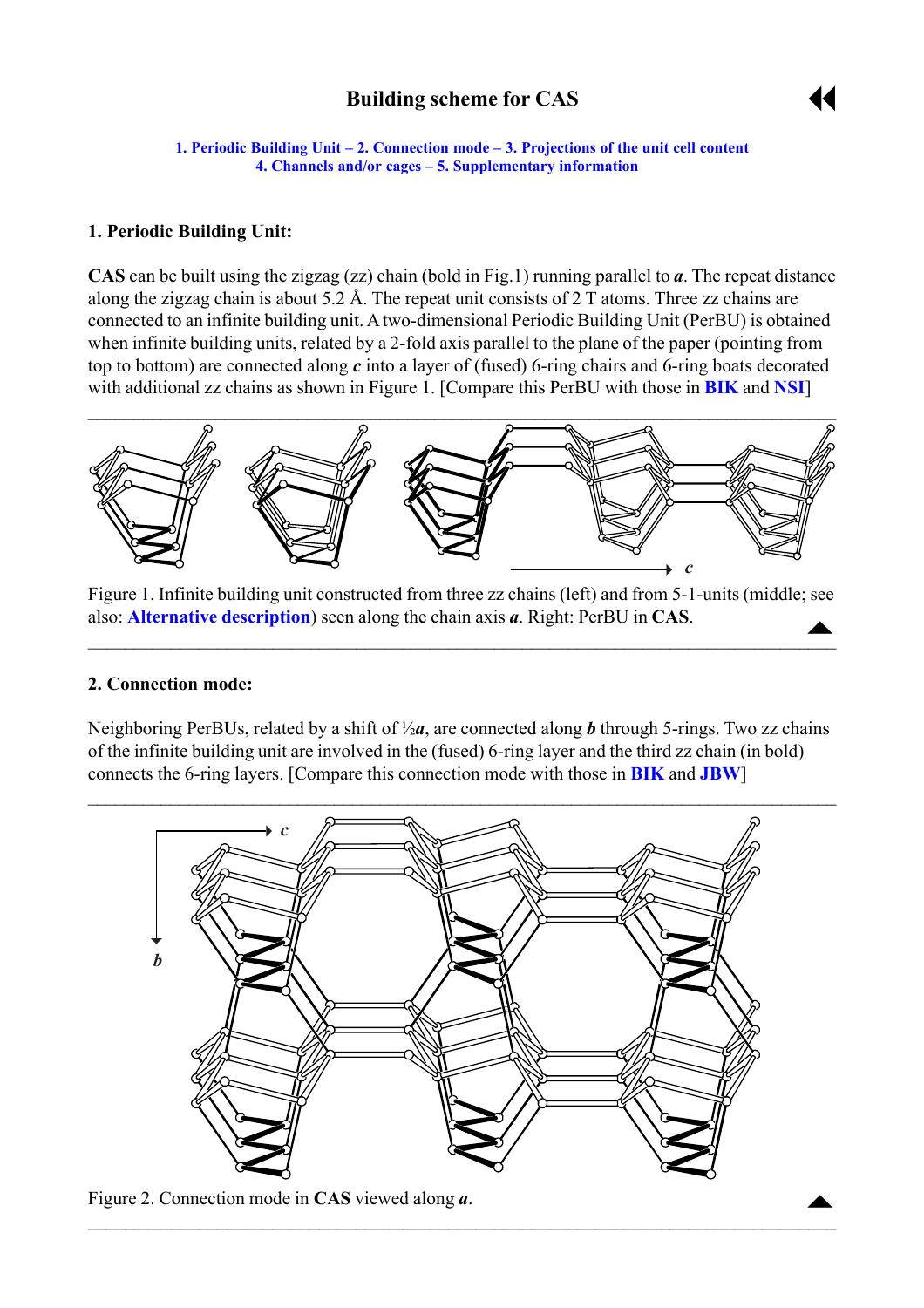## <span id="page-1-0"></span>**3. Projections of the unit cell content:**



#### **4. Channels and/or cages:**

The 8-ring channel in **CAS**, depicted in Figure 4, is parallel to *a*.